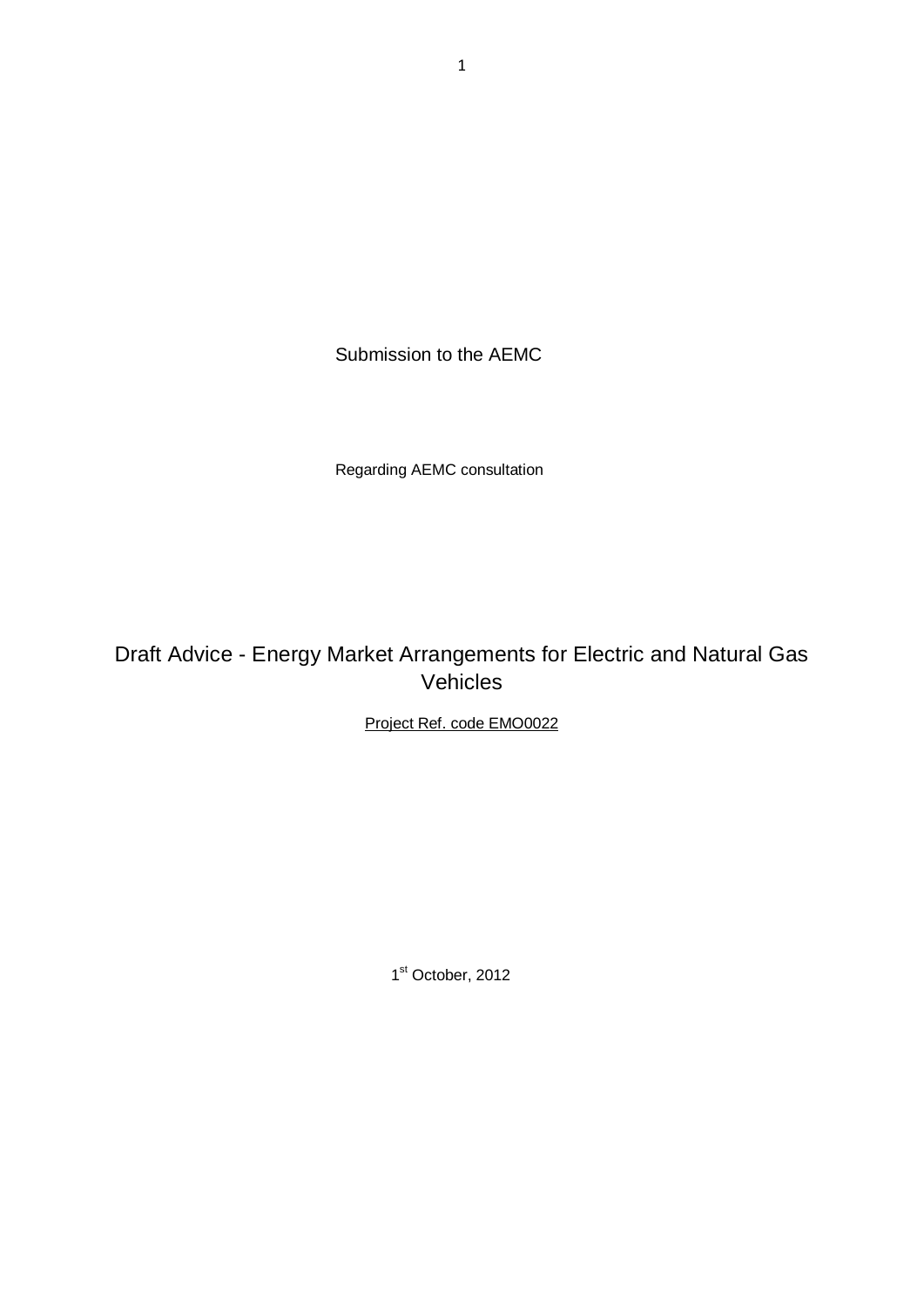# **The Australian Energy Market Commission**

# Consultation into Draft Advice on Energy Market Arrangements for Electric and Natural Gas Vehicles

APA Group (APA) is pleased to have an opportunity to provide comments to the Australian Energy Market Commission (AEMC) on the above report. APA Group commends the AEMC for preparing the report.

The design and implementation of appropriate energy market arrangements necessary to facilitate the economically efficient take up of electric and natural gas vehicles is an important issue for the Australia and as such, APA is pleased to provide high level comment on some of the issues raised within the Draft Advice paper.

# **About APA Group (APA)**

APA is a major ASX-listed gas transportation business with interests in gas infrastructure across Australia, including 12,700 km of natural gas pipelines, over 25,000 km of gas distribution networks and gas storage facilities. APA is Australia's largest transporter of natural gas, delivering more than half of Australia's annual gas use through its infrastructure.

APA also has investments in other energy infrastructure through minority interest in Envestra, the Ethane Pipeline Income Fund, Energy Infrastructure Investments, Gas Distribution Investments and the Hastings Diversified Utilities Fund. APA's involvement also extends to the provision of services to most of these companies.

APA operates gas distribution networks for Envestra and Gas Distribution Investments, and is committed to supporting the expansion of these networks.

# **Benefits of Natural Gas**

Natural gas is a key fuel for the transition to a low emission economy.

Whilst natural gas is a fossil fuel, it is more greenhouse efficient than coal or oil, and is only half as emission intensive as black coal and a third of brown coal and is the cleanest burning of all fossil fuels. It is colourless, odourless, and non-toxic. Natural gas is currently the cleanest commercial form of reliable and scalable base-load generation.

Natural gas provides low emission energy for applications ranging from home appliances to vehicles to commercial buildings through to large industrial processes.

Natural gas is a suitable fuel for a range of distributed generation technologies including conventional engines, fuels cells, micro-turbines, co-generation and tri-generation.

# **General thoughts on the AEMC paper**

#### Box 6.1: **Draft Recommendation**

We consider that no significant changes need to be made to the energy market arrangements to cater for the efficient uptake of NGVs and are therefore not proposing any changes at this time.

Recommendation Box 6.1 above is the sole recommendation of the report that relates to Natural Gas Vehicles (NGVs).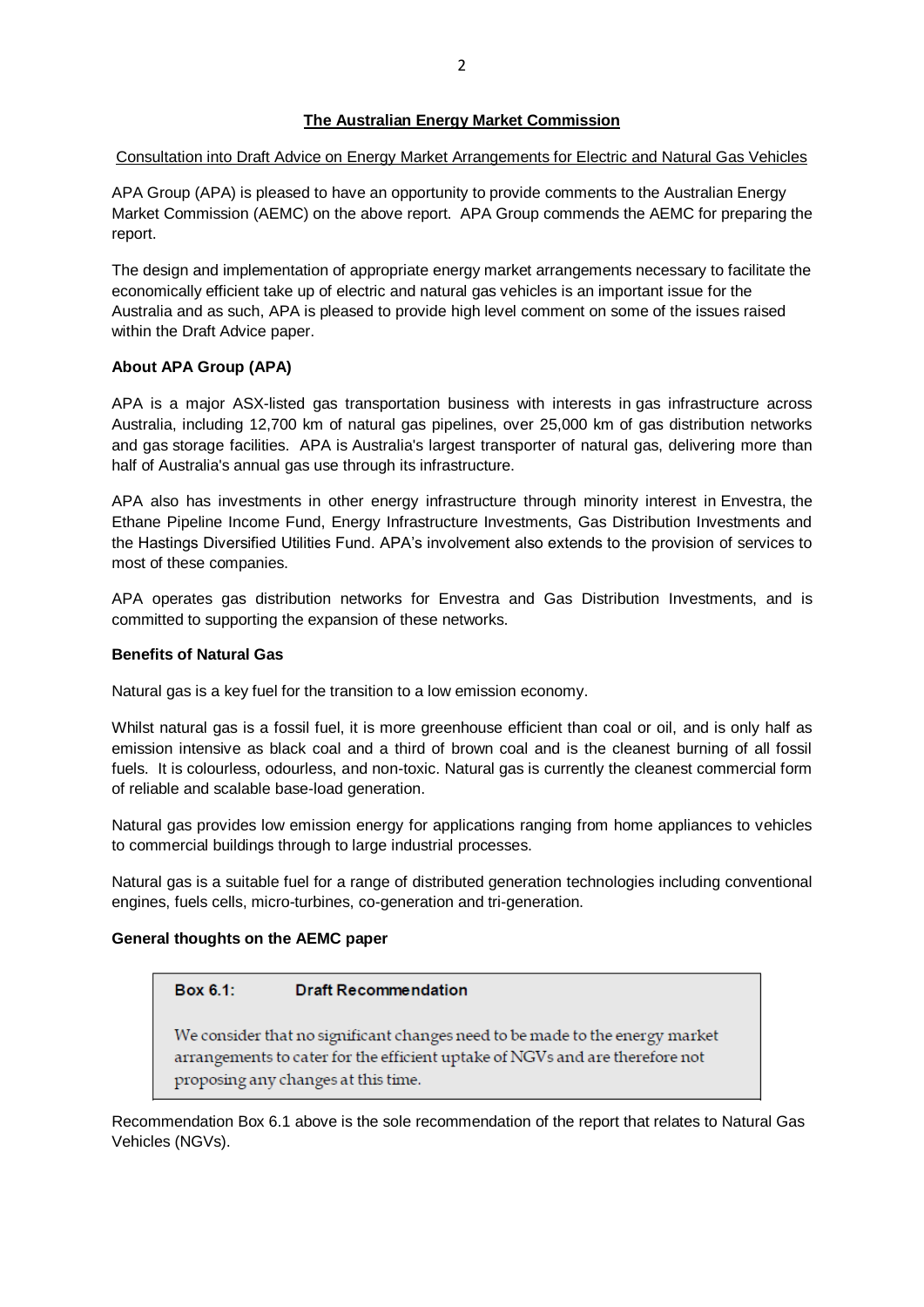3

This recommendation states that the Draft Advice is "not proposing any changes at this time" to arrangements involving NGVs. APA generally supports this recommendation. APA does suggest however, that as these alternative vehicle fuel markets develop, both the Electric Vehicle (EV) and the NGV markets continue to be monitored and evaluated in terms of being prepared to make appropriate market arrangement changes, should the need arise.

APA's general position in regards to preparing for the development of EV and NGV markets, as per our response of early 2012 to the initial EV and NGV consultation paper, is worthwhile restating.

In summary:

*Firstly*, our concern is that the Issues Paper's key finding, of electric vehicles becoming established as the dominant emerging technology, is premature, particularly when considering ongoing and rapidly changing dynamics in terms of fuel price, technology development, and technology costs.

*Secondly*, whilst electric and natural gas vehicles potentially compete against each other in some market segments and not in others, the Issues Paper seems to conclude that there exists a simple choice between the technologies. This approach could inadvertently result in reduced competition through 'picking winners', which would also diminish consumer choice.

*Thirdly*, that the impact of electric vehicles on the electricity market could result in the need for further investment in infrastructure, particularly if charging cannot be controlled adequately. This could result in diminished consumer affordability.

*Fourthly*, rising electricity prices driven by greater investment in electricity infrastructure could see those consumers *without* electric vehicles subsidising those *with* electric vehicles.

These above points, were written from the perspective of their required consistency with the principles of the National Electricity Objective (NEO) and the National Gas Objective (NGO), which are restated:

- facilitate **consumer choice** in the way they use these technologies;
- **allocate costs** to the party that causes these costs, in as much as is feasible;
- to ensure that the **security, safety and reliability** of the electricity system and the supply of natural gas is maintained; and
- **foster competition and innovation**, including innovation among business models, in the provision of services supporting these technologies.

APA is generally comfortable with the overall recommendations of the Draft Advice however certain aspects of the report's findings are not necessarily compatible with NEO and NGO, nor APA's four key points above.

# **Brief discussion about the Draft Advice**

A further finding of the Draft Advice is:

- "in general, no specific energy market arrangements should apply to EVs"  $^1$ .

Upon closer consideration of the Draft Advice, APA has three particular concerns about the EV finding, relating to *firstly*, cost and affordability for consumers; *secondly*, equitable allocation of those extra costs to consumers and *thirdly*, implications for challenges already facing the electricity networks.

1

 $1$  AEMC web site – Market Reviews: Open – page 1